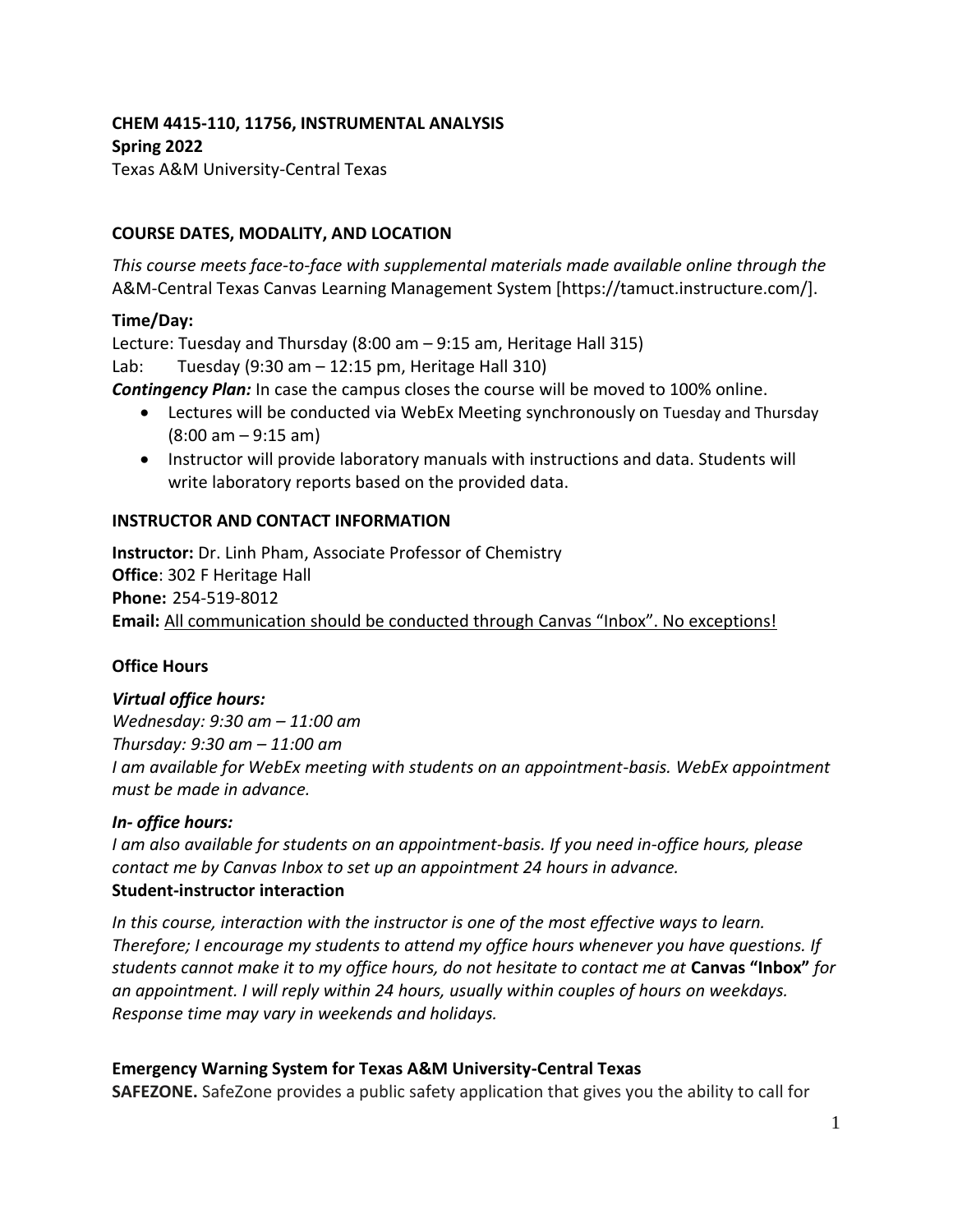help with the push of a button. It also provides Texas A&M University-Central Texas the ability to communicate emergency information quickly via push notifications, email, and text messages. All students automatically receive email and text messages via their myCT accounts.

Downloading SafeZone allows access to push notifications and enables you to connect directly for help through the app.

You can download SafeZone from the app store and use your myCT credentials to log in. If you would like more information, you can visit the [SafeZone](http://www.safezoneapp.com/) website [www.safezoneapp.com].

To register SafeZone on your phone, please follow these 3 easy steps*:*

- 1. Download the SafeZone App from your phone store using the link below:
	- o [iPhone/iPad:](https://apps.apple.com/app/safezone/id533054756) [https://apps.apple.com/app/safezone/id533054756]
	- o **[Android Phone / Tablet](https://play.google.com/store/apps/details?id=com.criticalarc.safezoneapp)**

[https://play.google.com/store/apps/details?id=com.criticalarc.safezoneapp]

- 2. Launch the app and enter your myCT email address (e.g. {name}@tamuct.edu)
- 3. Complete your profile and accept the terms of service

# **COURSE INFORMATION**

## **Course Overview and description**

CHEM 4415 is the survey of the broad range of instruments available to the chemist, including function, application, calibration and limitation. Three hours of lecture and three hours of laboratory per week.

Prerequisite: CHEM 3415 or equivalent.

# **Course Objective or Goal**

The course examines chemical analysis utilizing spectroscopy techniques such as UV/VIS, molecular fluorescence, infrared, atomic emission, atomic absorption, atomic fluorescence, and mass spectrometry. The course also explores chromatographic and electrochemical techniques, such as gas and liquid chromatography, ion selective electrodes, coulometry, and cyclic voltammetry.

# **Student Learning Outcomes**

# *Students will:*

- 1. demonstrate knowledge of calibration and standardization methodology as well as assess sources of error in chemical and instrumental analysis
- 2. integrate a fundamental understanding of the underlying principles as they relate to specific instrumentation used in chemical analysis
- 3. demonstrate acquisition of instrumentation laboratory skills
- 4. demonstrate ability to write scientific lab reports.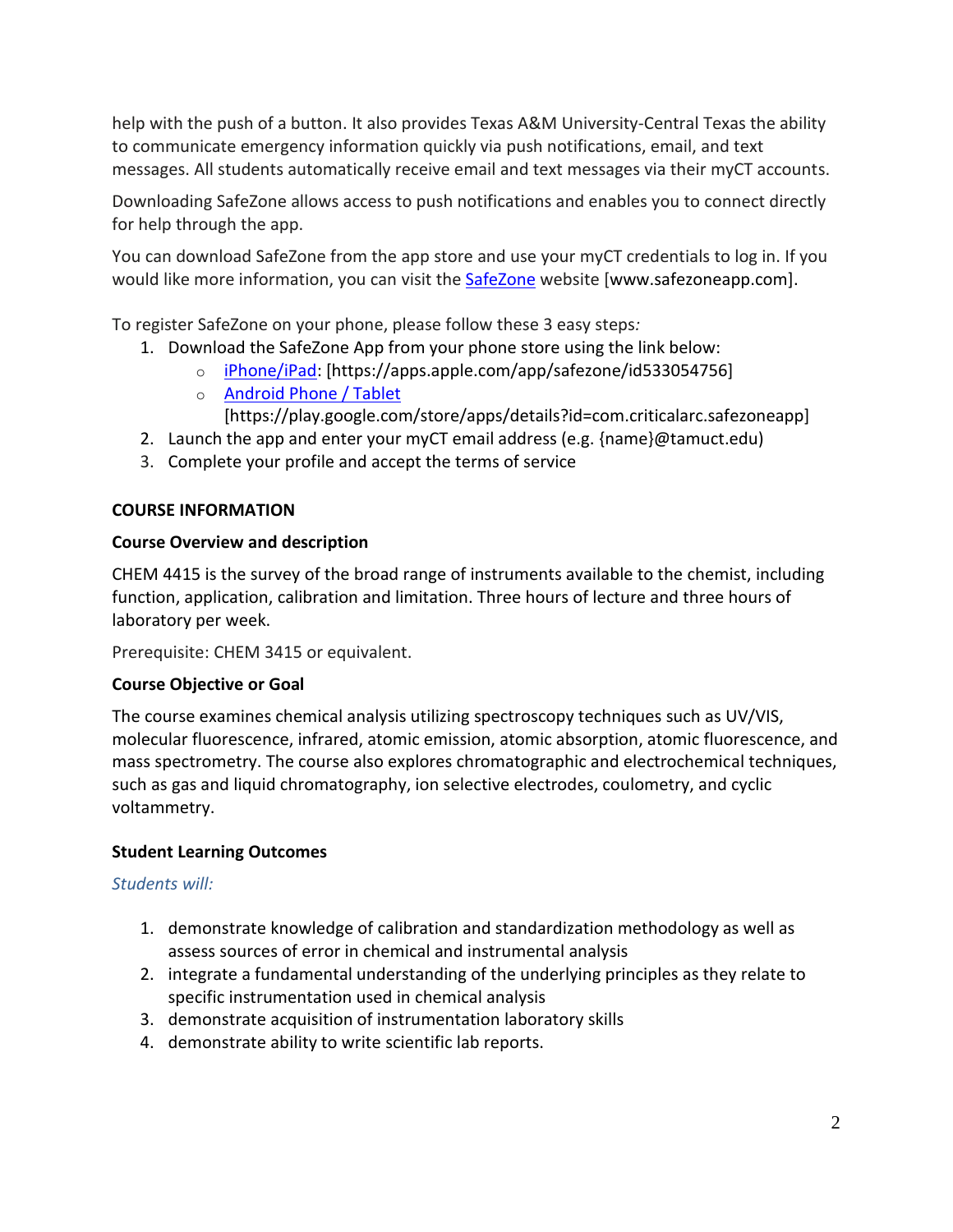## **Required Reading and Textbook(s)**

- 1. Harris, D.C. 2011. Quantitative Chemical Analysis, 9<sup>th</sup> ed. Macmillian Publishing. ISBN-10: 1-4641-3538-X; ISBN-13: 978-1-4641-3538-5
- 2. Lab manual will be provided by the instructor
- *I expect you to read the corresponding chapters in your textbook before coming to class.*

# **COURSE REQUIREMENTS**

Course Requirements: (include point values for each- not just a percentage)

| <b>Requirements</b> | Percentage | <b>Points</b> | <b>SLOs</b> |
|---------------------|------------|---------------|-------------|
| <b>Assignments</b>  | 12%        | 120           | 1, 2        |
| Lab Reports         | 30%        | 300           | 3,4         |
| Exam 1              | 16%        | 160           | 1, 2        |
| Exam 2              | 16%        | 160           |             |
| <b>Final Exam</b>   | 26%        | 260           |             |
| <b>Total</b>        | 100%       | 1000          |             |

- Assignments: There will be two assignments submitted on Canvas.
- Exams: Exams may be take-home or in-class, as determined by the instructor. Exams 1 & 2 are non-cumulative. Final exam is cumulative. No make-up exams will be given without prior notification and approval.
- Lab Reports: There will be three formal lab reports and five informal lab reports. Detailed rubric of the lab reports is attached to the end of this syllabus

# **Grading Criteria Rubric and Conversion**

| Percentage      | <b>Course Grades</b> |
|-----------------|----------------------|
| 90% or higher   |                      |
| 80-80.99%       |                      |
| 70-79.99%       |                      |
| 60-69.99%       |                      |
| 59.99% or lower |                      |

**A 4.00 (90 +)** Achievement that is outstanding relative to the level necessary to meet course requirements.

**B 3.00 (80-89%)** Achievement that is significantly above the level necessary to meet course requirements.

**C 2.00 (70–79%)** Achievement that meets the course requirements in every respect.

**D 1.00 (60–69%)** Achievement that is worthy of credit even though it fails to meet fully course requirements.

**F 0.00 (<60%)** Represents failure and signifies that the work was either (1) completed but at a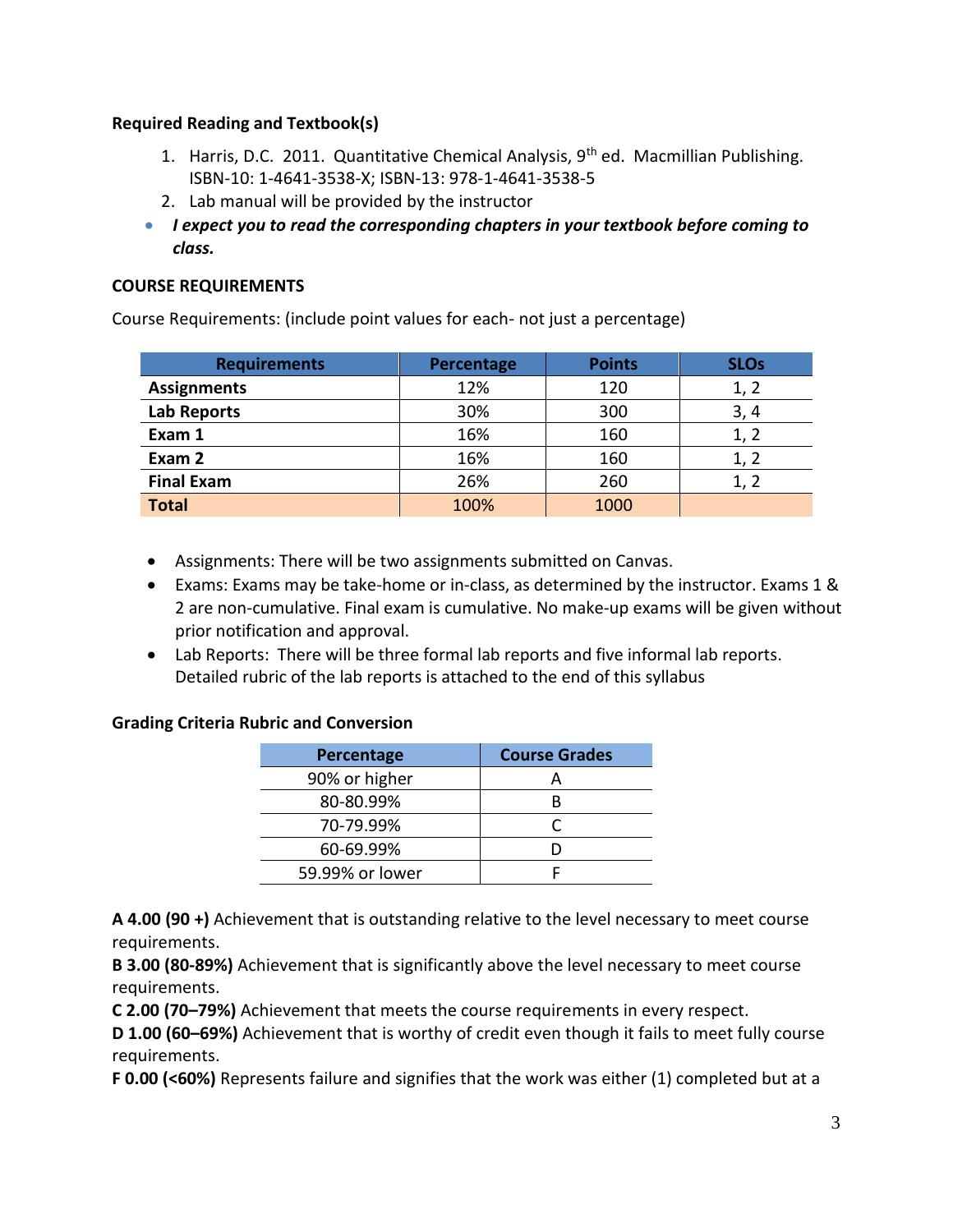level of achievement that is not worthy of credit or (2) was not completed and there was no agreement between the instructor and the student that the student would be awarded an "I" (incomplete).

**I (Incomplete)** The "I" shall be assigned at the discretion of the instructor when, due to extraordinary circumstances, the student was prevented from completing the work of the course on time. The assignment of an "I" requires a written agreement between the instructor and student specifying the time and manner in which the student will complete the course requirements. In no event may any such written agreement allow a period of longer than one year to complete the course requirements. For graduate and professional students, an "I" is to remain on the transcript until changed by the instructor or department. For all other students, work to make up an I must be submitted within one year of the last day of final examinations of the term in which the "I" was given; if not submitted by that time, then the "I" will automatically change to an F. *To obtain an incomplete you must have been doing passing work in the course*

# **Posting of Grades**

- Grades will be posted on the Canvas Grade book where students can monitor their status.
- The turn-around time for grades is as follows:
	- For exams, short assignments such as paper critiques, informal lab report and homework: 5-8 business days.
	- For formal lab reports, technical and term papers: 10-12 business days.

# **Grading Policies**

# **Read these carefully as I am strict with my policies.**

**Grading Policy**. Grades will not be curved and anyone achieving a 90% or above will receive an A in this course.

**Grade Dispute Policy**. Grading disputes must be put in writing (with justification such as supporting statements from the text or another credible source) and given to me no earlier than 24 hours after the assignment has been returned. I will consider your request carefully, but reserve the right to adjust your grade up or down.

**Late Assignments**. I expect all assignments to be turned in on time. Late assignments interfere with my ability to provide timely, detailed feedback, as well as with your ability to learn and process new material. Accordingly, any unauthorized late assignment will receive a 5% reduction in grade for each day it is late. No assignments will be accepted after the closing date on Canvas.

**Exams.** The exams will be a mixture of multiple choices and short answers, designed to provoke reflection, critical thought, and application of knowledge. You are encouraged to prepare for the exam by reviewing reading materials, outlining a draft of a response, and discussing these thoughts with your peers. You will then demonstrate your individual, integrated thoughts on the topic in a closed-book exam during the class period.

*Missed exams.* If you know you will miss an exam, please contact me BEFORE the exam. I will gladly give make-up exams if the student has an unavoidable reason for missing the exam (i.e.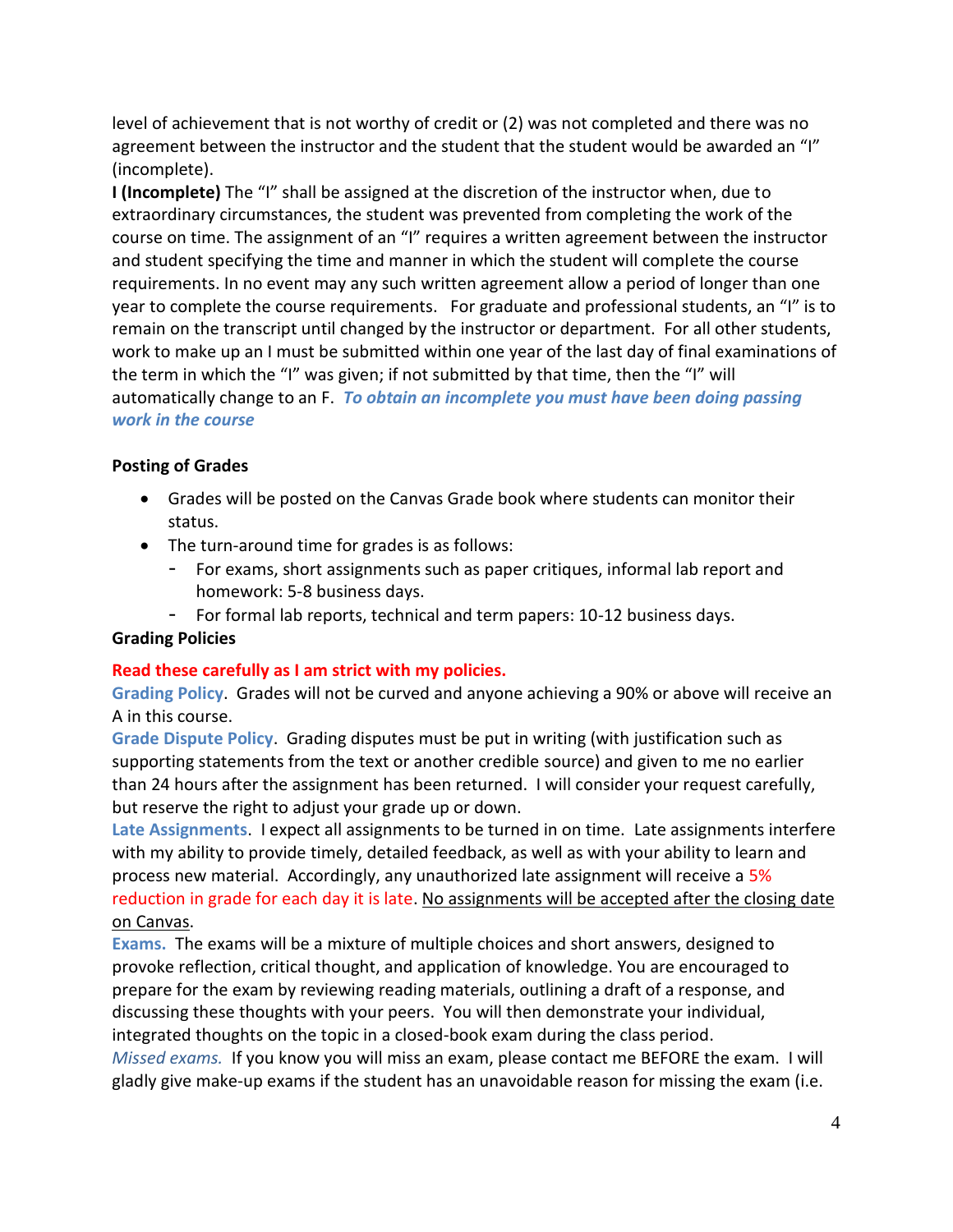death in the family, severe illness). Keep in mind that I will expect documentation of your reason for missing the exam (e.g. doctor's note, obituary notice). Exams must be made up within a week of the original scheduled date, no exceptions regardless of excuse.

## **COURSE OUTLINE AND CALENDAR**

### **Complete Course Calendar**

The following schedule may be subjected to modifications and corrections during the course of the semester.

| <b>Week</b>              | <b>Lecture Topics/Exams</b>                                                      | <b>Lab Topics/Deadlines</b>                                                                                                          |
|--------------------------|----------------------------------------------------------------------------------|--------------------------------------------------------------------------------------------------------------------------------------|
| Week 1<br>(Jan 17-23)    | <b>Chapter 5: Calibration Methods</b>                                            | No Lab. Students complete the Lab<br>Safety training and submit the signed<br>"Safety Agreement Form"                                |
| Week 2<br>$(Jan 24-30)$  | Chapter 3: Error and noise                                                       | Lab 1: Direct Calibration, Method of<br><b>Standard Additions, And Internal</b><br><b>Standard Method</b>                            |
| Week 3<br>(Jan 31-Feb 6) | Chapter 19&20:<br>Spectrophotometers:<br>Instrumentation                         | Lab 2: Spectrophotometric<br>Determination of Equilibrium<br>Constants of pH Indicator                                               |
| Week 4<br>(Feb 7-13)     | Molecular Luminescence<br>Spectrometry<br>(Reading provided by<br>instructor)    | Lab 3: Determination of Chloride in<br>Drinking Water by Fluorescence<br>Quenching                                                   |
| Week 5<br>(Feb 14-20)    | Vibrational Spectroscopy: IR<br>and Raman<br>(Reading provided by<br>instructor) | Lab 4: Quantitative IR Analysis of<br>Xylene Mixture                                                                                 |
| Week 6<br>(Feb 21-27)    | Chapter 21: Atomic<br>Spectroscopy<br>Exam 1 (covers weeks 1-5)                  | Lab 5: Determination of sodium and<br>potassium in water with Atomic<br>Absorption Spectroscopy - Part 1<br>Due: Lab 3 Formal Report |
| Week 7<br>(Feb 28-Mar 6) | Chapter 17: Electroanalytical<br>Technique                                       | Lab 5: Determination of sodium and<br>potassium in water with Atomic<br>Absorption Spectroscopy - Part 2                             |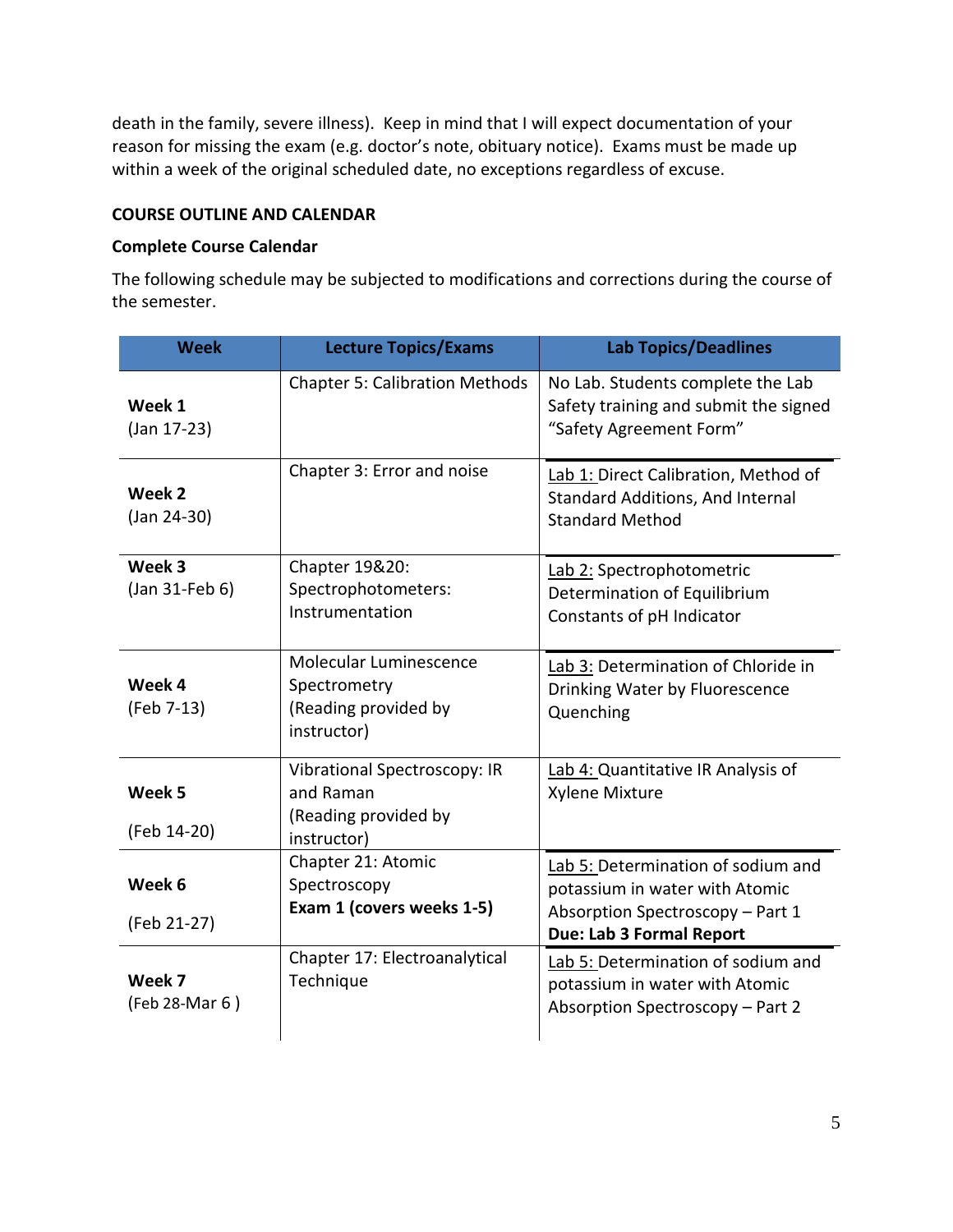| <b>Week</b>                   | <b>Lecture Topics/Exams</b>                                                         | <b>Lab Topics/Deadlines</b>                                                                                                                                 |  |  |  |  |
|-------------------------------|-------------------------------------------------------------------------------------|-------------------------------------------------------------------------------------------------------------------------------------------------------------|--|--|--|--|
| Week 8                        | Chapter 22: Mass Spectrometry                                                       | Lab 6: Cyclic voltammetry of<br>Fe(III)(CN) $_6^{3-}$ /Fe(II)(CN) $_6^{4-}$                                                                                 |  |  |  |  |
| (Mar 7-13)                    |                                                                                     |                                                                                                                                                             |  |  |  |  |
| <b>Mar 14-20</b>              |                                                                                     |                                                                                                                                                             |  |  |  |  |
|                               | <b>Spring Break - No class</b>                                                      |                                                                                                                                                             |  |  |  |  |
| Week 9<br>(Mar 21-27)         | Chapter 22: Mass Spectrometry<br>(continued)<br>Chapter 24: Gas<br>Chromatography   | Lab 7-Part 1: Analysis of methanol<br>content in commercial liquor using<br>Gas Chromatography<br><b>Due: Lab 5 Formal Report</b>                           |  |  |  |  |
| Week 10<br>$(Mar 28 - Apr 3)$ | Chapter 24: Gas<br>Chromatography<br>(continued)                                    | Lab 7-Part 2: Analysis of methanol<br>content in commercial liquor using<br>Gas Chromatography                                                              |  |  |  |  |
| Week 11<br>$(Apr 4-10)$       | Chapter 25: High-Performance<br>Liquid Chromatography<br>Exam 2 (covers weeks 6-10) | Lab 8-Part 1: Identification and<br>Quantification of BTEX in Gasoline by<br>GC/MS                                                                          |  |  |  |  |
| Week 12<br>(Apr 11-17)        | Chapter 25: High-Performance<br>Liquid Chromatography<br>(Continued)                | Lab 8-Part 2: Identification and<br>Quantification of BTEX in Gasoline by<br>GC/MS                                                                          |  |  |  |  |
| Week 13<br>(Apr 18-24)        | Chapter 26: Chromatographic<br><b>Methods and Capillary</b><br>Electrophoresis      | Lab 9-Part 1: Determination of<br>Caffeine in Beverage with High<br>Performance Liquid Chromatography                                                       |  |  |  |  |
| Week 14<br>(Apr 25- May 1)    | <b>Electron Microscopy</b><br>(Reading provided by<br>instructor)                   | Lab 9-Part 2: Determination of<br>Caffeine in Beverage with High<br>Performance Liquid Chromatography<br>Due: Lab 8 Formal Report                           |  |  |  |  |
| Week 15<br>(May 2 - May 8)    | <b>Nuclear Magnetic Resonance</b><br>(Reading provided by<br>instructor)            | <b>Instrumentation Practice</b>                                                                                                                             |  |  |  |  |
| Week 16<br>(May 9 - May 13)   | <b>Final Exam (Cumulative)</b><br>Tuesday, May 10, 2022                             | - All instrument and some<br>calculations selected by instructor<br>- All the chapters covered after exam<br>$\overline{2}$<br>- GC, GC-MS, and AA chapters |  |  |  |  |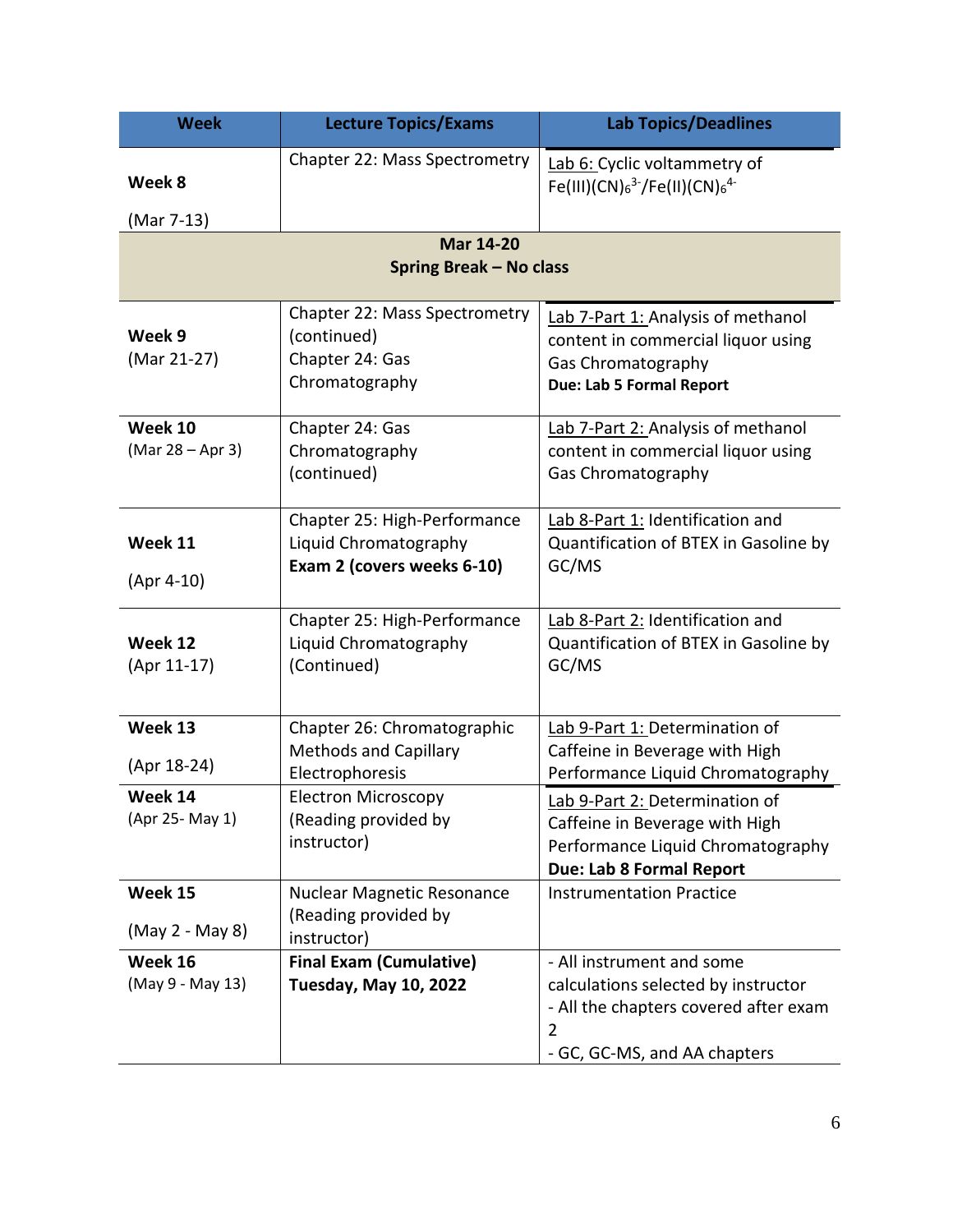## **Important University Dates**

*Important university dates from the current Academic Calendar can be found at: https://www.tamuct.edu/registrar/academic-calendar.html*

#### **TECHNOLOGY REQUIREMENTS AND SUPPORT**

#### **Software Requirements**

This course requires Office 365 (Word, Excel, and PowerPoint). Refworks citation tool is recommended for scientific writing. These software are available to current TAMUCT students free of charge.

To download Office 365: *<https://tamuct.onecampus.com/task/all/office365-software>* To sign in Reftworks: *<https://tamuct.libguides.com/c.php?g=166317>*

This course requires any computer meeting the minimum computing requirements, plus web camera, speaker, and microphone (or headset).

#### **Technology Requirements**

This course will use the A&M-Central Texas Instructure Canvas learning management system. **We strongly recommend the latest versions of Chrome or Firefox browsers. Canvas no longer supports any version of Internet Explorer.**

Logon to A&M-Central Texas Canvas [https://tamuct.instructure.com/] or access Canvas through the TAMUCT Online link in myCT [https://tamuct.onecampus.com/]. You will log in through our Microsoft portal.

Username: Your MyCT email address. Password: Your MyCT password

#### **Canvas Support**

Use the Canvas Help link, located at the bottom of the left-hand menu, for issues with Canvas. You can select "Chat with Canvas Support," submit a support request through "Report a Problem," or call the Canvas support line: 1-844-757-0953.

For issues related to course content and requirements, contact your instructor.

#### **Online Proctored Testing**

A&M-Central Texas uses Proctorio for online identity verification and proctored testing. This service is provided at no direct cost to students. If the course requires identity verification or proctored testing, the technology requirements are: Any computer meeting the minimum computing requirements, plus web camera, speaker, and microphone (or headset). Proctorio also requires the Chrome web browser with their custom plug in.

#### **Other Technology Support**

For log-in problems, students should contact Help Desk Central, 24 hours a day, 7 days a week

Email: [helpdesk@tamu.edu](mailto:helpdesk@tamu.edu) Phone: (254) 519-5466 [Web Chat:](http://hdc.tamu.edu/) [http://hdc.tamu.edu]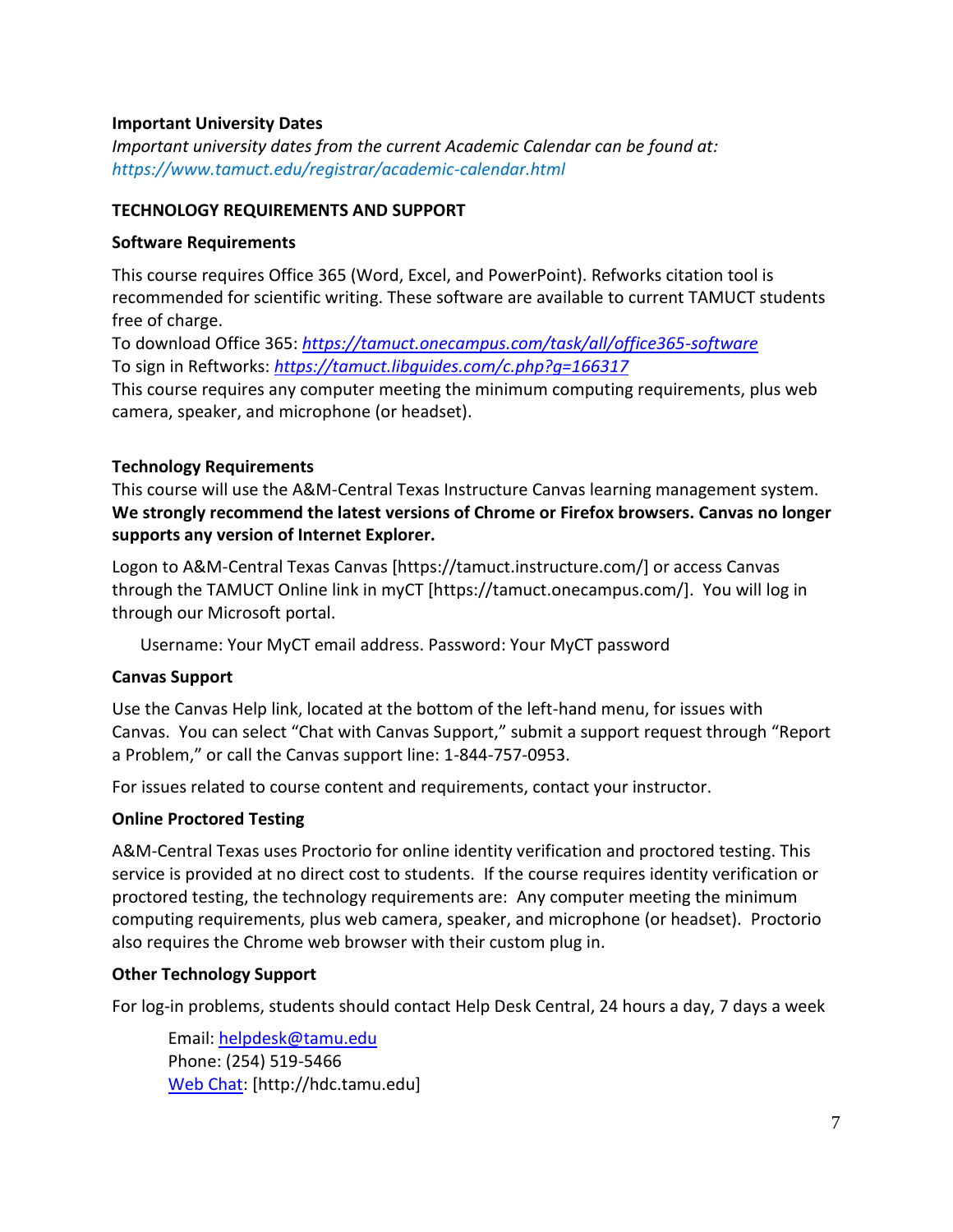*Please let the support technician know you are an A&M-Central Texas student.*

# **UNIVERSITY RESOURCES, PROCEDURES, AND GUIDELINES**

## **Drop Policy**

If you discover that you need to drop this class, you must complete the [Drop Request](https://dynamicforms.ngwebsolutions.com/casAuthentication.ashx?InstID=eaed95b9-f2be-45f3-a37d-46928168bc10&targetUrl=https%3A%2F%2Fdynamicforms.ngwebsolutions.com%2FSubmit%2FForm%2FStart%2F53b8369e-0502-4f36-be43-f02a4202f612) Dynamic Form through Warrior Web.

[https://dynamicforms.ngwebsolutions.com/casAuthentication.ashx?InstID=eaed95b9-f2be-45f3-a37d-

46928168bc10&targetUrl=https%3A%2F%2Fdynamicforms.ngwebsolutions.com%2FSubmit%2F Form%2FStart%2F53b8369e-0502-4f36-be43-f02a4202f612].

Faculty cannot drop students; this is always the responsibility of the student. The Registrar's Office will provide a deadline on the Academic Calendar for which the form must be completed. Once you submit the completed form to the Registrar's Office, you must go into Warrior Web and confirm that you are no longer enrolled. If you still show as enrolled, FOLLOW-UP with the Registrar's Office immediately. You are to attend class until the procedure is complete to avoid penalty for absence. Should you miss the drop deadline or fail to follow the procedure, you will receive an F in the course, which may affect your financial aid and/or VA educational benefits.

## **Academic Integrity**

Texas A&M University-Central Texas values the integrity of the academic enterprise and strives for the highest standards of academic conduct. A&M-Central Texas expects its students, faculty, and staff to support the adherence to high standards of personal and scholarly conduct to preserve the honor and integrity of the creative community. Any deviation by students from this expectation may result in a failing grade for the assignment and potentially a failing grade for the course. All academic misconduct concerns will be referred to the Office of Student Conduct. When in doubt on collaboration, citation, or any issue, please contact your instructor before taking a course of action.

For more [information](https://nam04.safelinks.protection.outlook.com/?url=https%3A%2F%2Fwww.tamuct.edu%2Fstudent-affairs%2Fstudent-conduct.html&data=04%7C01%7Clisa.bunkowski%40tamuct.edu%7Ccfb6e486f24745f53e1a08d910055cb2%7C9eed4e3000f744849ff193ad8005acec%7C0%7C0%7C637558437485252160%7CUnknown%7CTWFpbGZsb3d8eyJWIjoiMC4wLjAwMDAiLCJQIjoiV2luMzIiLCJBTiI6Ik1haWwiLCJXVCI6Mn0%3D%7C1000&sdata=yjftDEVHvLX%2FhM%2FcFU0B99krV1RgEWR%2BJ%2BhvtoR6TYk%3D&reserved=0) regarding the Student Conduct process, [https://www.tamuct.edu/student-affairs/student-conduct.html].

If you know of potential honor violations by other students, you may [submit](https://nam04.safelinks.protection.outlook.com/?url=https%3A%2F%2Fcm.maxient.com%2Freportingform.php%3FTAMUCentralTexas%26layout_id%3D0&data=04%7C01%7Clisa.bunkowski%40tamuct.edu%7Ccfb6e486f24745f53e1a08d910055cb2%7C9eed4e3000f744849ff193ad8005acec%7C0%7C0%7C637558437485262157%7CUnknown%7CTWFpbGZsb3d8eyJWIjoiMC4wLjAwMDAiLCJQIjoiV2luMzIiLCJBTiI6Ik1haWwiLCJXVCI6Mn0%3D%7C1000&sdata=CXGkOa6uPDPX1IMZ87z3aZDq2n91xfHKu4MMS43Ejjk%3D&reserved=0) a report, [https://cm.maxient.com/reportingform.php?TAMUCentralTexas&layout\_id=0].

# **Academic Accommodations**

At Texas A&M University-Central Texas, we value an inclusive learning environment where every student has an equal chance to succeed and has the right to a barrier-free education. The Warrior Center for Student Success, Equity and Inclusion is responsible for ensuring that students with a disability receive equal access to the university's programs, services and activities. If you believe you have a disability requiring reasonable accommodations, please contact the Office of Access and Inclusion, WH-212; or call (254) 501-5836. Any information you provide is private and confidential and will be treated as such.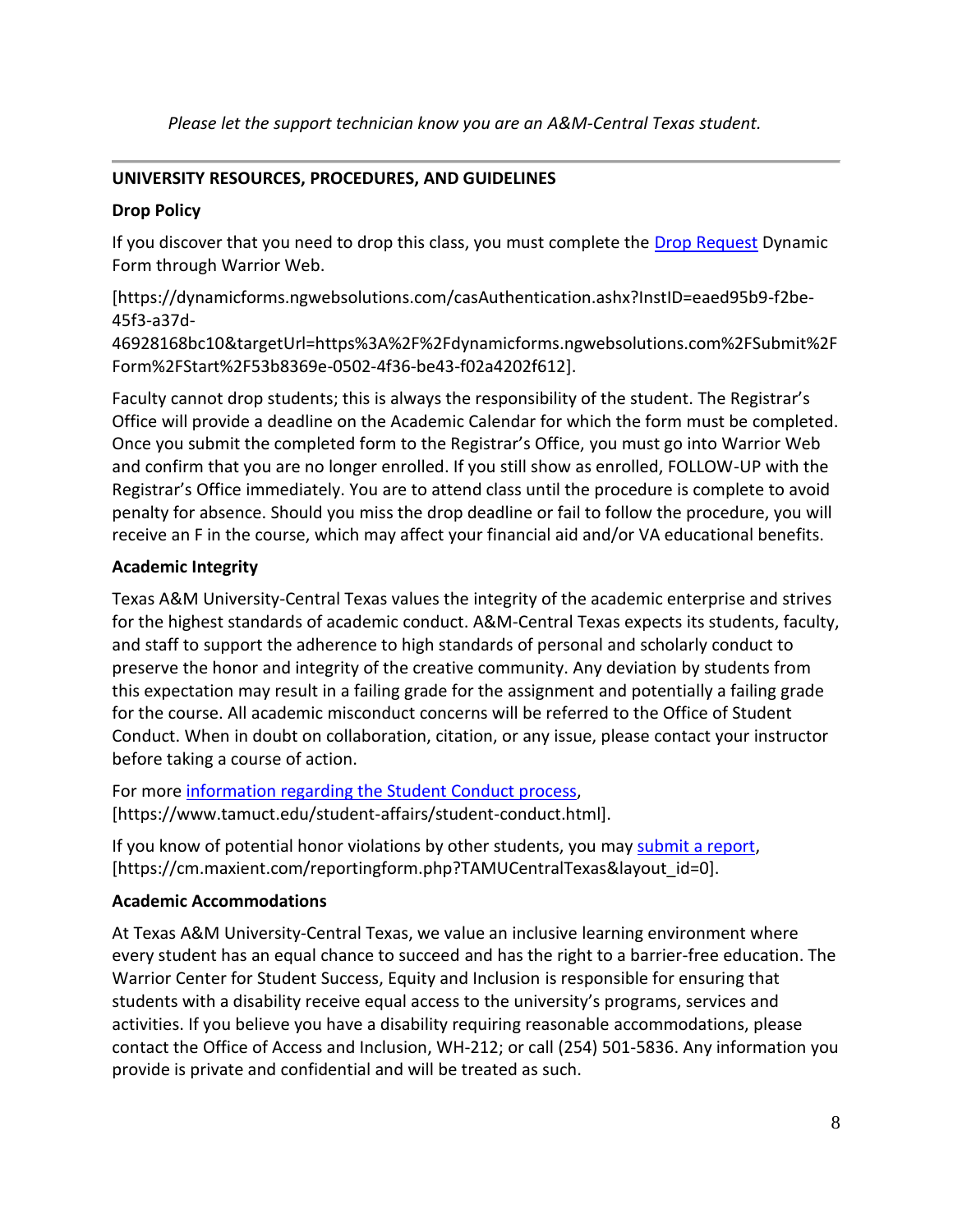For more information, please visit our [Access & Inclusion](https://tamuct.instructure.com/courses/717) Canvas page (log-in required) [https://tamuct.instructure.com/courses/717]

# **Important information for Pregnant and/or Parenting Students**

Texas A&M University-Central Texas supports students who are pregnant and/or parenting. In accordance with requirements of Title IX and related guidance from US Department of Education's Office of Civil Rights, the Dean of Student Affairs' Office can assist students who are pregnant and/or parenting in seeking accommodations related to pregnancy and/or parenting. Students should seek out assistance as early in the pregnancy as possible. For more information, please visit [Student Affairs](https://www.tamuct.edu/student-affairs/pregnant-and-parenting-students.html) [https://www.tamuct.edu/student-affairs/pregnantand-parenting-students.html]. Students may also contact the institution's Title IX Coordinator. If you would like to read more about these [requirements and guidelines](http://www2.ed.gov/about/offices/list/ocr/docs/pregnancy.pdf) online, please visit the website [http://www2.ed.gov/about/offices/list/ocr/docs/pregnancy.pdf].

Title IX of the Education Amendments Act of 1972 prohibits discrimination on the basis of sex and gender–including pregnancy, parenting, and all related conditions. A&M-Central Texas is able to provide flexible and individualized reasonable accommodation to pregnant and parenting students. All pregnant and parenting students should contact the Associate Dean in the Division of Student Affairs at (254) 501-5909 to seek out assistance. Students may also contact the University's Title IX Coordinator.

# **Tutoring**

Tutoring is available to all A&M-Central Texas students, both virtually and in-person. Student success coaching is available online upon request.

If you have a question, are interested in becoming a tutor, or in need of success coaching contact the Warrior Center for Student Success, Equity and Inclusion at (254) 501-5836, visit the Warrior Center at 212 Warrior Hall, or by emailing [WarriorCenter@tamuct.edu.](mailto:WarriorCenter@tamuct.edu)

To schedule tutoring sessions and view tutor availability, please visit Tutor [Matching](https://tutormatchingservice.com/TAMUCT) [Services](https://tutormatchingservice.com/TAMUCT) [https://tutormatchingservice.com/TAMUCT] or visit the Tutoring Center in 111 Warrior Hall.

Chat live with a remote tutor 24/7 for almost any subject from on your computer! Tutor.com is an online tutoring platform that enables A&M-Central Texas students to log in and receive online tutoring support at no additional cost. This tool provides tutoring in over 40 subject areas except writing support. Access Tutor.com through Canvas.

# **University Writing Center**

University Writing Center: Located in Warrior Hall 416, the University Writing Center (UWC) at Texas A&M University–Central Texas (A&M–Central Texas) is a free service open to all A&M– Central Texas students. For the Spring 2022 semester, the hours of operation are from 10:00 a.m.-5:00 p.m. Monday thru Thursday in Warrior Hall 416 (with online tutoring available every hour as well) with satellite hours available online only Monday thru Thursday from 6:00-9:00 p.m. and Saturday 12:00-3:00 p.m.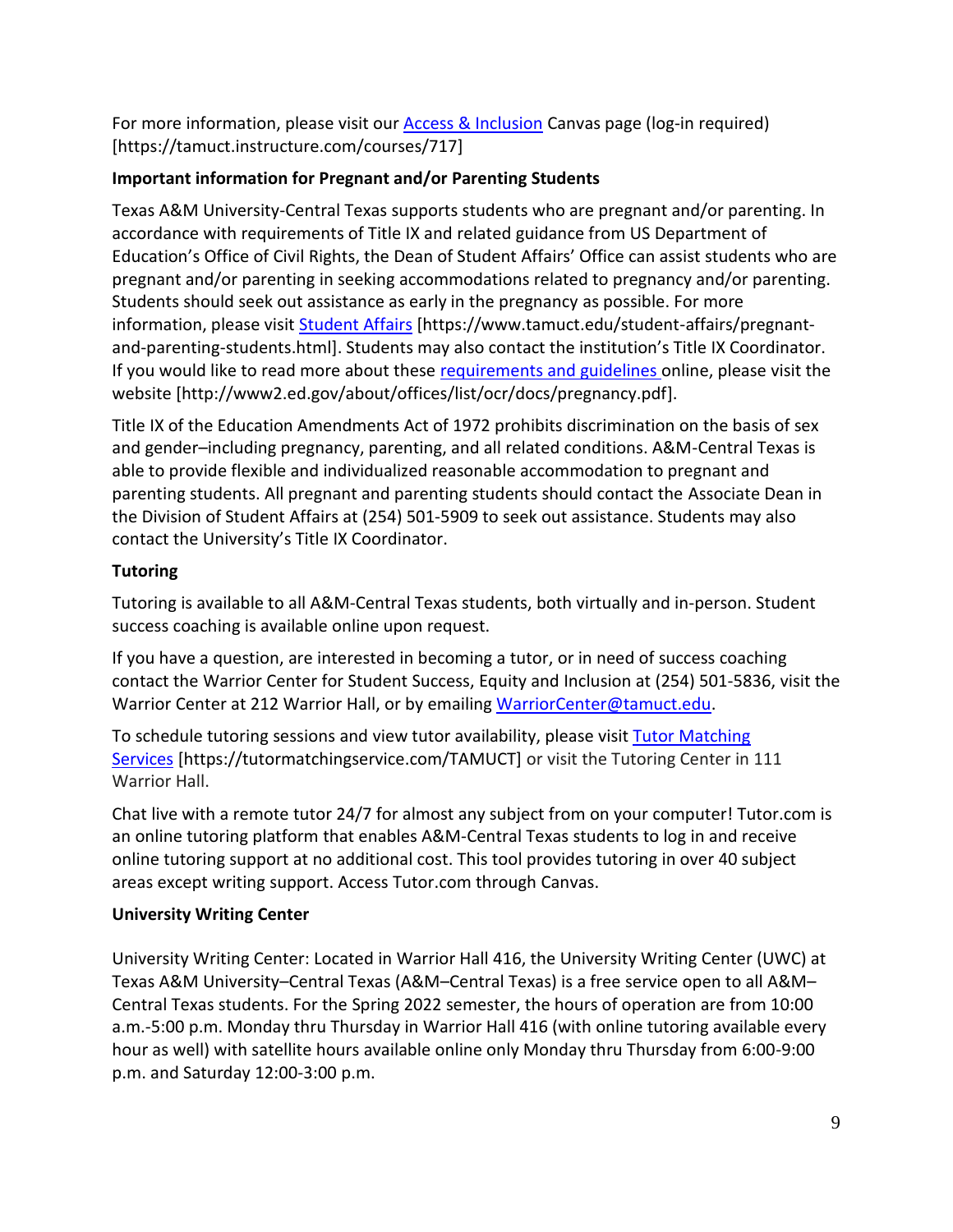Tutors are prepared to help writers of all levels and abilities at any stage of the writing process. While tutors will not write, edit, or grade papers, they will assist students in developing more effective composing practices. By providing a practice audience for students' ideas and writing, our tutors highlight the ways in which they read and interpret students' texts, offering guidance and support throughout the various stages of the writing process. In addition, students may work independently in the UWC by checking out a laptop that runs the Microsoft Office suite and connects to WIFI, or by consulting our resources on writing, including all of the relevant style guides. Whether you need help brainstorming ideas, organizing an essay, proofreading, understanding proper citation practices, or just want a quiet place to work, the UWC is here to help!

Students may arrange a one-to-one session with a trained and experienced writing tutor by making an appointment via [WCOnline](https://tamuct.mywconline.com/) [https://tamuct.mywconline.com/]. In addition, you can email Dr. Bruce Bowles Jr. at bruce.bowles@tamuct.edu if you have any questions about the UWC, need any assistance with scheduling, or would like to schedule a recurring appointment with your favorite tutor by making an appointment via [WCOnline](https://tamuct.mywconline.com/) [https://tamuct.mywconline.com/]. In addition, you can email Dr. Bruce Bowles Jr. at bruce.bowles@tamuct.edu if you have any questions about the UWC, need any assistance with scheduling, or would like to schedule a recurring appointment with your favorite tutor.

# **University Library**

The University Library provides many services in support of research across campus and at a distance. We offer over 200 electronic databases containing approximately 400,000 eBooks and 82,000 journals, in addition to the 96,000 items in our print collection, which can be mailed to students who live more than 50 miles from campus. Research guides for each subject taught at A&M-Central Texas are available through our website to help students navigate these resources. On campus, the library offers technology including cameras, laptops, microphones, webcams, and digital sound recorders.

Research assistance from a librarian is also available 24 hours a day through our online chat service, and at the reference desk when the library is open. Research sessions can be scheduled for more comprehensive assistance, and may take place virtually through WebEx, Microsoft Teams or in-person at the library. Schedule an [appointment](https://nam04.safelinks.protection.outlook.com/?url=https%3A%2F%2Ftamuct.libcal.com%2Fappointments%2F%3Fg%3D6956&data=04%7C01%7Clisa.bunkowski%40tamuct.edu%7Cde2c07d9f5804f09518008d9ab7ba6ff%7C9eed4e3000f744849ff193ad8005acec%7C0%7C0%7C637729369835011558%7CUnknown%7CTWFpbGZsb3d8eyJWIjoiMC4wLjAwMDAiLCJQIjoiV2luMzIiLCJBTiI6Ik1haWwiLCJXVCI6Mn0%3D%7C3000&sdata=KhtjgRSAw9aq%2FoBsB6wyu8b7PSuGN5EGPypzr3Ty2No%3D&reserved=0)

[here](https://nam04.safelinks.protection.outlook.com/?url=https%3A%2F%2Ftamuct.libcal.com%2Fappointments%2F%3Fg%3D6956&data=04%7C01%7Clisa.bunkowski%40tamuct.edu%7Cde2c07d9f5804f09518008d9ab7ba6ff%7C9eed4e3000f744849ff193ad8005acec%7C0%7C0%7C637729369835011558%7CUnknown%7CTWFpbGZsb3d8eyJWIjoiMC4wLjAwMDAiLCJQIjoiV2luMzIiLCJBTiI6Ik1haWwiLCJXVCI6Mn0%3D%7C3000&sdata=KhtjgRSAw9aq%2FoBsB6wyu8b7PSuGN5EGPypzr3Ty2No%3D&reserved=0) [https://tamuct.libcal.com/appointments/?g=6956]. Assistance may cover many topics, including how to find articles in peer-reviewed journals, how to cite resources, and how to piece together research for written assignments.

Our 27,000-square-foot facility on the A&M-Central Texas main campus includes student lounges, private study rooms, group work spaces, computer labs, family areas suitable for all ages, and many other features. Services such as interlibrary loan, TexShare, binding, and laminating are available. The library frequently offers workshops, tours, readings, and other events. For more information, please visit our Library [website](https://nam04.safelinks.protection.outlook.com/?url=https%3A%2F%2Ftamuct.libguides.com%2Findex&data=04%7C01%7Clisa.bunkowski%40tamuct.edu%7C7d8489e8839a4915335f08d916f067f2%7C9eed4e3000f744849ff193ad8005acec%7C0%7C0%7C637566044056484222%7CUnknown%7CTWFpbGZsb3d8eyJWIjoiMC4wLjAwMDAiLCJQIjoiV2luMzIiLCJBTiI6Ik1haWwiLCJXVCI6Mn0%3D%7C1000&sdata=2R755V6rcIyedGrd4Os5rkgn1PvhHKU3kUV1vBKiHFo%3D&reserved=0) [http://tamuct.libguides.com/index].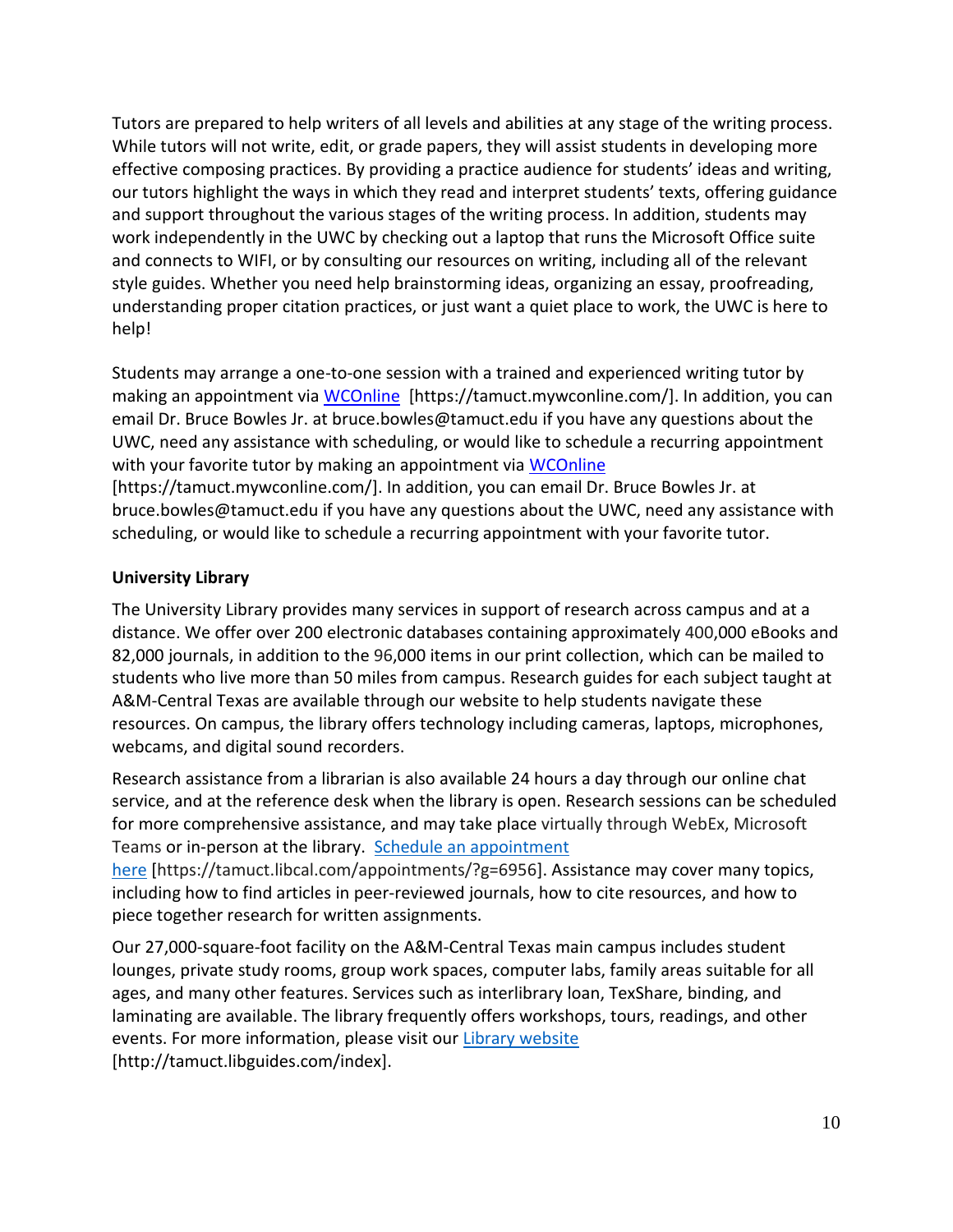#### **OPTIONAL POLICY STATEMENTS**

#### **A Note about Sexual Violence at A&M-Central Texas**

Sexual violence is a serious safety, social justice, and public health issue. The university offers support for anyone struggling with these issues. University faculty are mandated reporters, so if someone discloses that they were sexually assaulted (or a victim of Domestic/Dating Violence or Stalking) while a student at TAMUCT, faculty members are required to inform the Title IX Office. If you want to discuss any of these issues confidentially, you can do so through Student Wellness and Counseling (254-501-5955) located on the second floor of Warrior Hall (207L).

Sexual violence can occur on our campus because predators often feel emboldened, and victims often feel silenced or shamed. It is incumbent on ALL of us to find ways to actively create environments that tell predators we don't agree with their behaviors and tell survivors we will support them. Your actions matter. Don't be a bystander; be an agent of change. For additional information on campus policy and resources visit the [Title IX webpage](https://www.tamuct.edu/compliance/titleix.html) [\[https://www.tamuct.edu/compliance/titleix.html\]](https://www.tamuct.edu/compliance/titleix.html).

#### **Behavioral Intervention**

Texas A&M University-Central Texas cares about the safety, health, and well-being of its students, faculty, staff, and community. If you are aware of individuals for whom you have a concern, please make a referral to the Behavioral Intervention Team. Referring your concern shows you care. You can complete the [referral](https://cm.maxient.com/reportingform.php?TAMUCentralTexas&layout_id=2) online

[https://cm.maxient.com/reportingform.php?TAMUCentralTexas&layout\_id=2].

Anonymous referrals are accepted. Please see the [Behavioral Intervention Team](https://www.tamuct.edu/bit) website for more information [https://www.tamuct.edu/bit]. If a person's behavior poses an imminent threat to you or another, contact 911 or A&M-Central Texas University Police at 254-501-5805.

#### **OTHER POLICIES**

#### **SCIENCE POLICIES**

#### **Lecture courses**

- 1. There will be no bathroom breaks allowed during any exam. Be sure that you address this issue before beginning an exam.
- 2. Any student needing to take an exam at a **different time** as rest of students due to sickness or other accommodations will receive a **different version of exam**. This includes sickness, special accommodations, etc.…
- 3. All students needing special accommodations must submit an accommodation form from the Office of Access and Inclusion listing the specific accommodations needed. Students are responsible for scheduling their own exam times with the TAMUCT Testing Center.
- 4. Any student missing an exam in class for any other reason (i.e. illness, death in family, etc.…) must provide documentation for missing the exam (e.g. doctor's note, obituary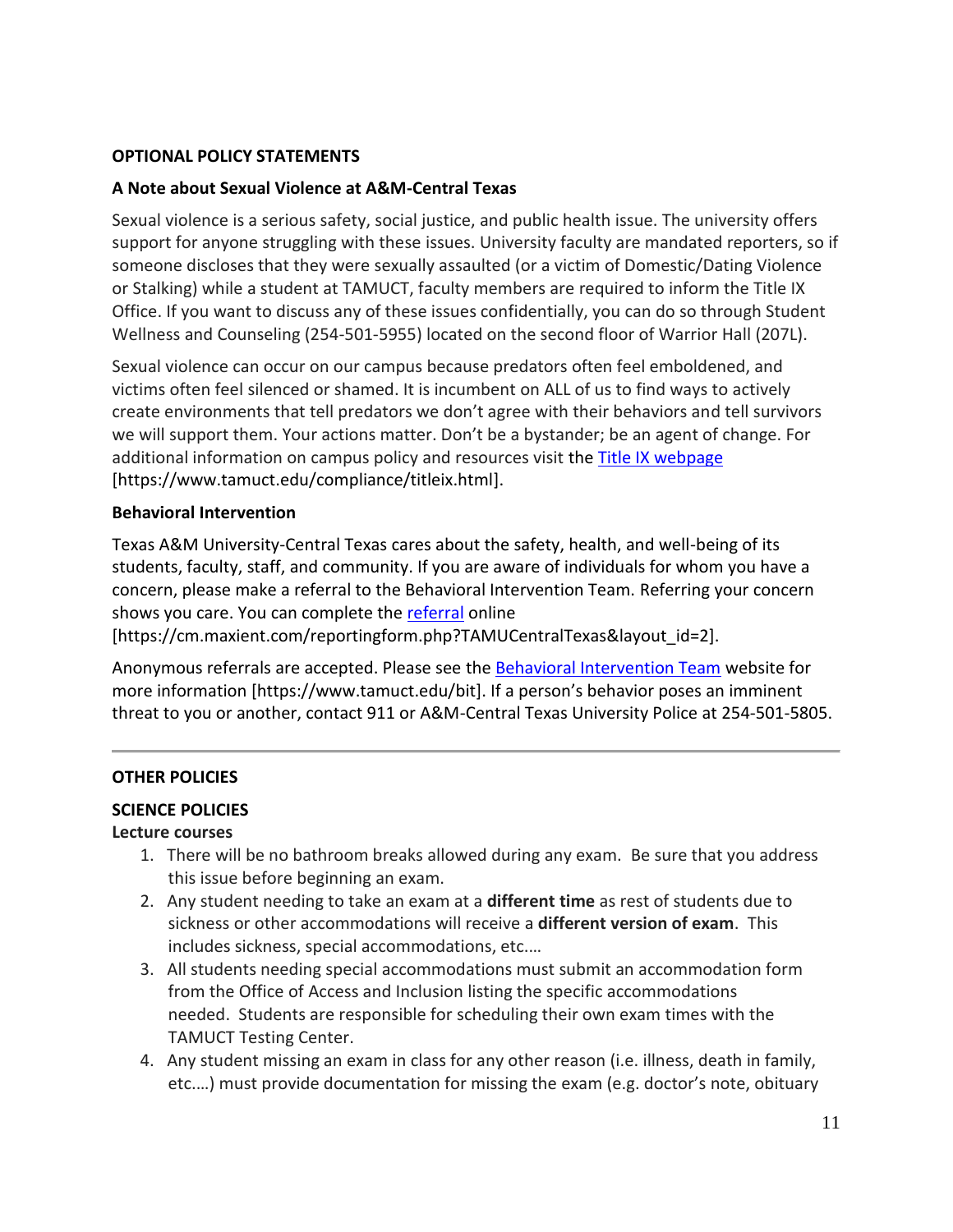notice, etc.…). Exams must be made up within one week of original scheduled date, no exceptions.

- 5. All backpacks and materials as well as cell phones, smart watches and other electronic devices, must be turned off and placed at the front of the room on test day.
- 6. Jackets, sweaters, etc must be placed in the front of the room on test day, unless otherwise indicated by teacher.

## **Laboratory courses**

- 1. Attendance policy: A maximum of 3 absences will be allowed; additional absences in lab will result in an "F" for the entire course, regardless of excuse.
- 2. Laboratory Safety training: All students are **required** to take the mandatory Laboratory Safety Training Module - found on in your Modules tab in CANVAS. You must take the training and **bring the signed "Safety Agreement Form"** to your instructor **before you are allowed in lab!**!! This is **YOUR RESPONSIBILITY** - any lab absences because you have not taken the training will be considered **unexcused**!
- 3. Laboratory Coats: Students who have laboratories are required to purchase a laboratory coat from the TAMUCT Hanik Bookstore in Founder's Hall. Students must keep their laboratory coat in the laboratory room (you will be provided a storage bag); you cannot transport coats from lab to lab or bring outside the laboratory

# **INSTRUCTOR POLICIES.**

## **Read these carefully as I am strict with my policies.**

**Canvas Assignment Submissions.** Please keep in mind that it is your responsibility to submit your work on time to the correct location and ensure that the correct document is submitted to Canvas properly. Failure to do so will result in a late penalty or zero. Also, please be aware that technical errors in Canvas are very rare and tech support has sophisticated tools to determine if students have submitted assignments or posted to discussion boards.

**Grading Policy**. Grades will not be curved and anyone achieving a 90% or above will receive an A in this course.

**Grade Dispute Policy**. Grading disputes must be put in writing (with justification such as supporting statements from the text or another credible source) and given to me no earlier than 24 hours after the assignment has been returned. I will consider your request carefully, but reserve the right to adjust your grade up or down.

**Late Assignments**. I expect all assignments to be turned in on time. Late assignments interfere with my ability to provide timely, detailed feedback, as well as with your ability to learn and process new material. Accordingly, any unauthorized late assignment will receive **a 5% reduction in grade for each day it is late**. No assignments will be accepted after it has been graded and returned.

**Exams.** The exams will be a mixture of multiple choices and short answers, designed to provoke reflection, critical thought, and application of knowledge. You are encouraged to prepare for the exam by reviewing reading materials, outlining a draft of a response, and discussing these thoughts with your peers. You will then demonstrate your individual, integrated thoughts on the topic in a closed-book exam during the class period.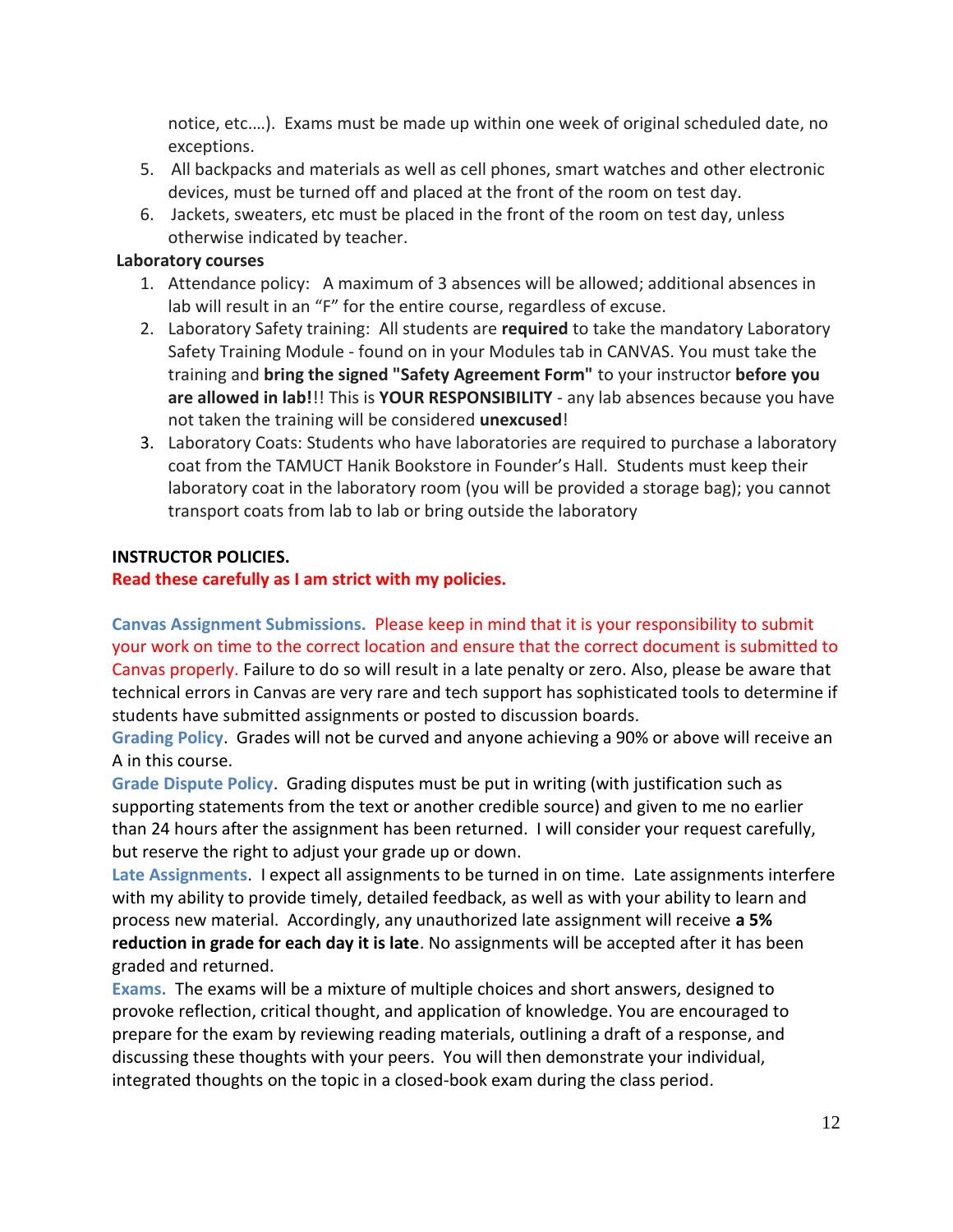*Missed exams.* If you know you will miss an exam, please contact me BEFORE the exam. I will gladly give make-up exams if the student has an unavoidable reason for missing the exam (i.e. death in the family, severe illness). Keep in mind that I will expect documentation of your reason for missing the exam (e.g. doctor's note, obituary notice). Exams must be made up within a week of the original scheduled date, no exceptions regardless of excuse. **What I expect of you**. To get the most out of this class, you are expected to conduct yourself in a professional manner, which includes contributing to class discussions, being punctual, and notifying me of absences in advance.

**Class Attendance.** I expect that you attend each class session and arrive on time. If an unavoidable situation arises that prevents you from attending class, I expect that you also promptly contact me to discuss the missed material and get the notes from a classmate. I will not distribute my notes to students as they are often abbreviated and do not contain the detail needed to sufficiently understand the material.

**What you can expect of me.** You can expect me to start and end class on time, be available through office hours, e-mail, and by appointment, be responsive to student suggestions for course improvement, answer questions to the fullest extent possible and/or direct you to appropriate resources, return graded assignments and exams within a reasonable time frame, and treat you with respect as future colleagues.

**Discussion.** The topics in this class encompass a diversity of issues that merit in-depth thought and discussion. Since individuals will be expressing their opinions, I expect that will you respect others' contributions, as you would want them to do for you.

**Credits and Workload expectations.** For undergraduate courses, one credit is defined as equivalent to an average of two hours of learning effort per week (over a full semester) necessary for an average student to receive an average grade for the course. A student taking a four-credit class that meets for four hours a week should expect to spend an additional eight hours a week outside the classroom in order to earn an average grade.

Class Structure.Classes will involve a balance of active lecture and engaging learning activities. I believe that students learn the theories and concepts much better when they have an active role. I know that this may be new to some of you, but please keep an open mind and I know that you will get more out of this class because of it.

# **Copyright Notice**

Students should assume that all course material is copyrighted by the respective author(s). Reproduction of course material is prohibited without consent by the author and/or course instructor. Violation of copyright is against the law and Texas A&M University-Central Texas' Code of Academic Honesty. All alleged violations will be reported to the Office of Student Conduct.

Copyright. (2022) by (LINH PHAM) at Texas A&M University-Central Texas, (COLLEGE OF ARTS AND SCIENCES); 1001 Leadership Place, Killeen, TX 76549; 254-(519-8012); [\(linhpham@tamuct.edu\)](mailto:linhpham@tamuct.edu)